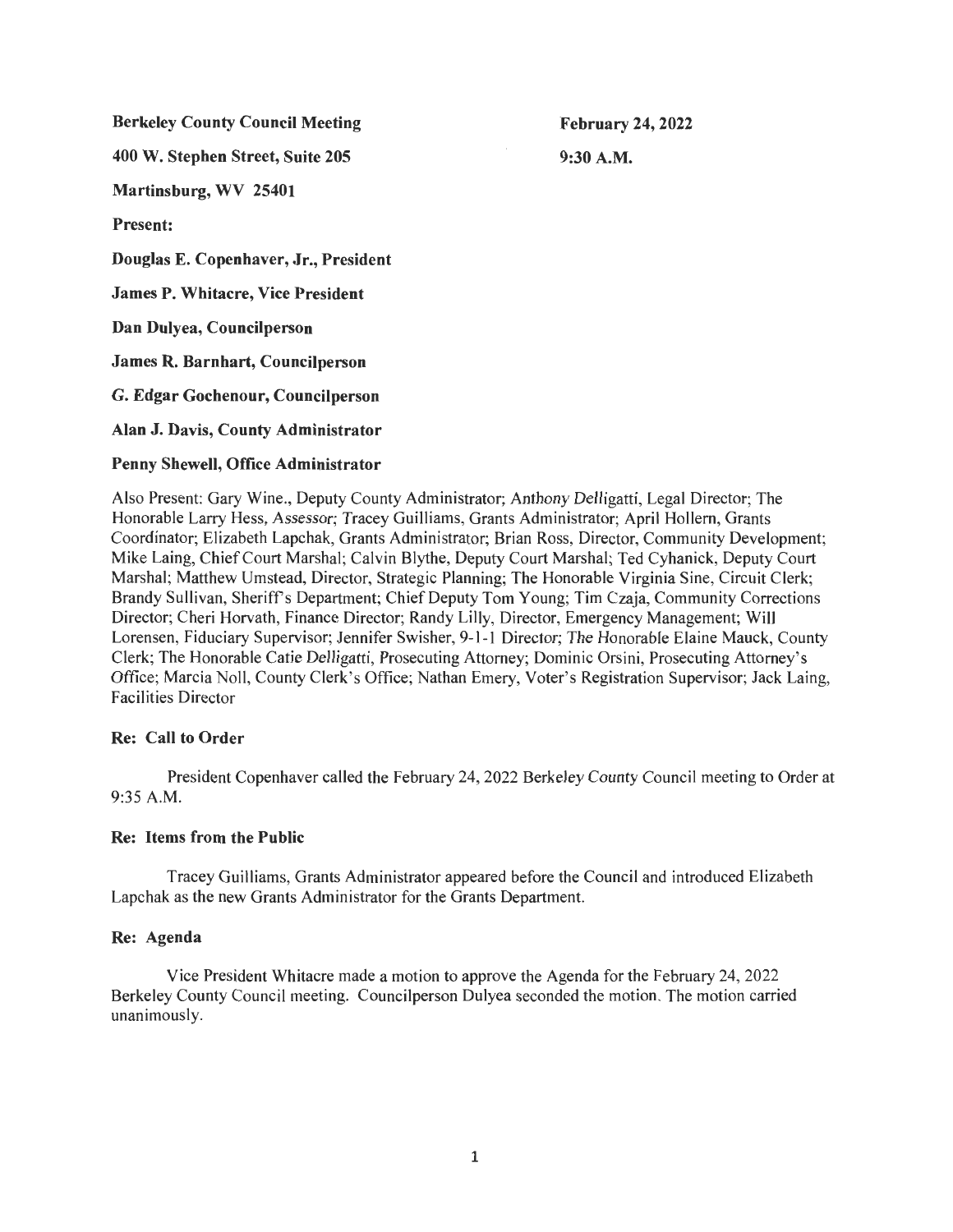#### Re: Consent Agenda

#### 1. Purchase Order Log

There were no questions regarding the Purchase Order Log.

#### 2. Internal Budget Revisions

There were no internal budget revisions to be addressed.

#### 3. Changes in Status

President Copenhaver stated that a new hire recommendation was received from Tim Czaja, Community Corrections Director for Michael Marchessani as a part time Driver effective March 1, 2022 with an hourly rate of \$15 .50.

President Copenhaver stated that a change in status was received from Alan Davis, County Administrator for Julie Wright to be reclassified as an Administrative Assistant II effective February 21, 2022 with a salary increase from \$37,076 to \$40,784.

President Copenhaver stated that a letter of resignation was received from the Assessor's Office from Gwen Campbell effective February 9, 2022.

#### 4. Approval of Minutes

There were no changes to the February 8, 2022 Berkeley County Council meeting minutes.

## 5. Council Calendar

President Copenhaver reviewed the Council calendar for the month of February.

## 6. Board and Commission Calendar

President Copenhaver reviewed the Board and Commission calendar for the month of February.

## 7. Bond Reduction - Lot 18 JD Rockefeller Science Tech Center (Grading) BCP File #2201- 021 Tied to #2201-020, 2013-0388 & 2012-379, Bond #0783639 - Engineering Department

## 8. Cancelled Check Request- County Clerk's Finance Office

#### Re: Consent Agenda Approval

Vice President Whitacre made a motion to approve the Consent Agenda for the February 24, 2022 Berkeley County Council meeting. Councilperson Gochenour seconded the motion. The motion carried unanimously.

## Re: Correction of Assessment Logs, Apportionment of Assessments, Deconsolidation and Consolidation of Properties Applications - Assessor's Office

The Honorable Larry Hess, Assessor appeared before the Council and presented three (3) personal tax exonerations for reason of office error totaling \$106.34.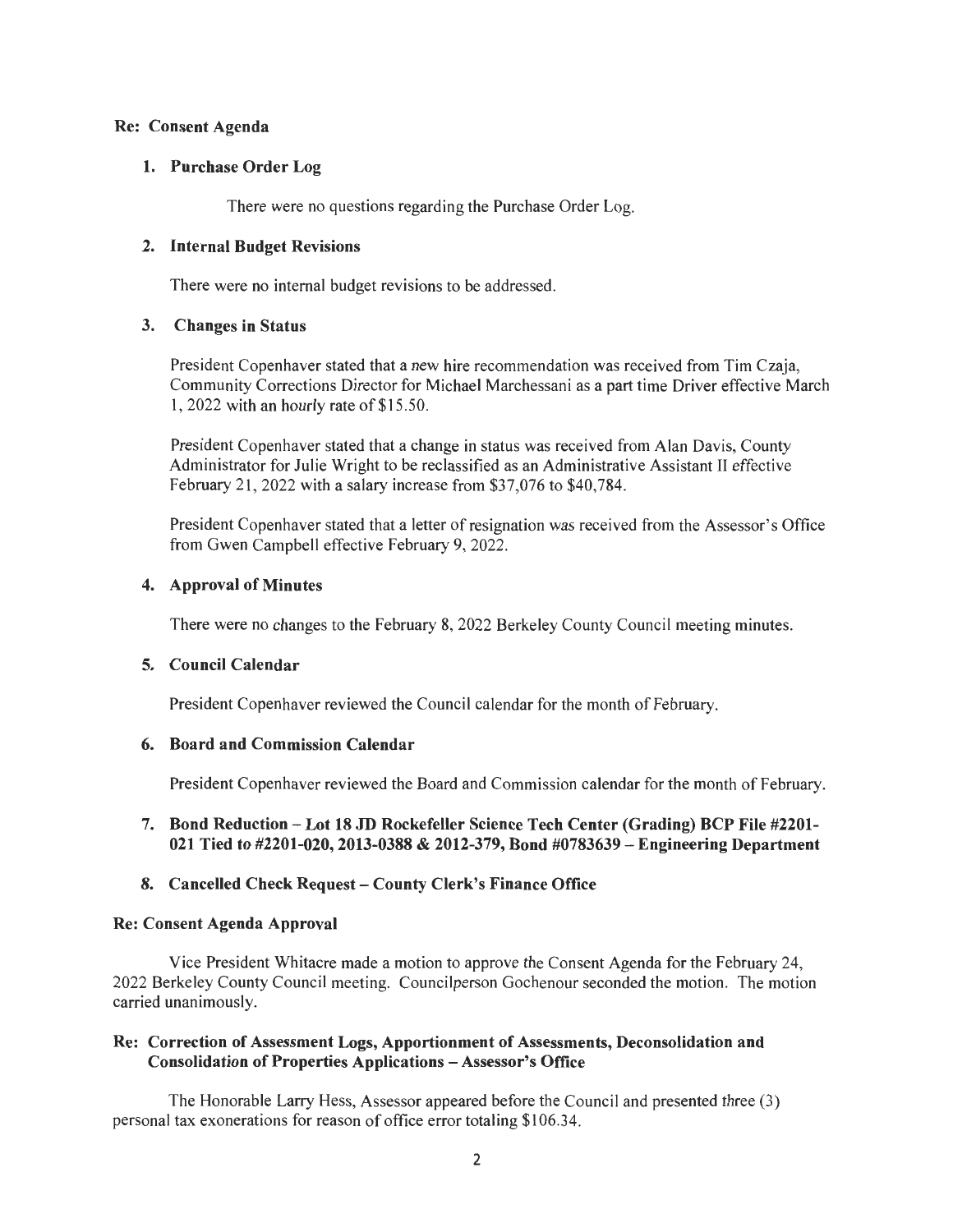Councilperson Barnhart made a motion to approve the three (3) personal tax exonerations for reason of office error totaling \$106.34. Councilperson Dulyea seconded the motion. The motion carried unanimously.

#### **Re: Board Meeting Reports**

Councilperson Barnhart reported that he had no meetings this week.

Councilperson Dulyea reported that the CYB meeting was cancelled due to lack of a quorum. He reported that he attended the Senior Services board meeting and stated that the results of the audit were received and the audit went well. Councilperson Dulyea also reported that he attended the Main Street Martinsburg meeting where they reviewed upcoming events.

Vice President Whitacre reported that he participated in the  $250<sup>m</sup>$  Celebration committee meeting via ZOOM.

Councilperson Gochenour reported that he attended the Planning Commission meeting where several public hearings were conducted.

President Copenhaver reported that he had no meetings this week.

#### **Re: Board and Commission Vacancies**

President Copenhaver requested to have James Moffit scheduled for an interview as a candidate for the Ambulance Authority and Todd Alter for the Building Code Appeals Board.

Councilperson Gochenour made a motion to appoint David Michaels to the BC Historic Landmarks board to fill an unexpired vacancy. Vice President Whitacre seconded the motion. The motion carried unanimously.

#### **Re: Mike Laing, Chief Court Marshal Recognition of Retiring Deputy Court Marshal**

Mike Laing, Chief Court Marshal appeared before the Council and recognized Sir Calvin Blythe on his retirement effective March 1, 2022. Mr. Laing presented him with a retirement star and read a Proclamation from the Governor. President Copenhaver presented Mr. Blythe with a Proclamation from the County Council.

#### **Re: Meet with Elected Officials & Department Heads FY2022-23 Budgets**

President Copenhaver reviewed the budget allocations with each Elected Official and Department Head.

#### **Re: Executive Session for County Council Personnel, Real Estate Acquisition, Legal Matters and Economic Development**

Councilperson Barnhart made a motion to go into executive session at 12:02 P.M. for County Council personnel, real estate acquisition, legal matters and economic development. Vice President Whitacre seconded the motion. The motion carried unanimously.

President Copenhaver declared the Council out of executive session at 12:40 P.M.